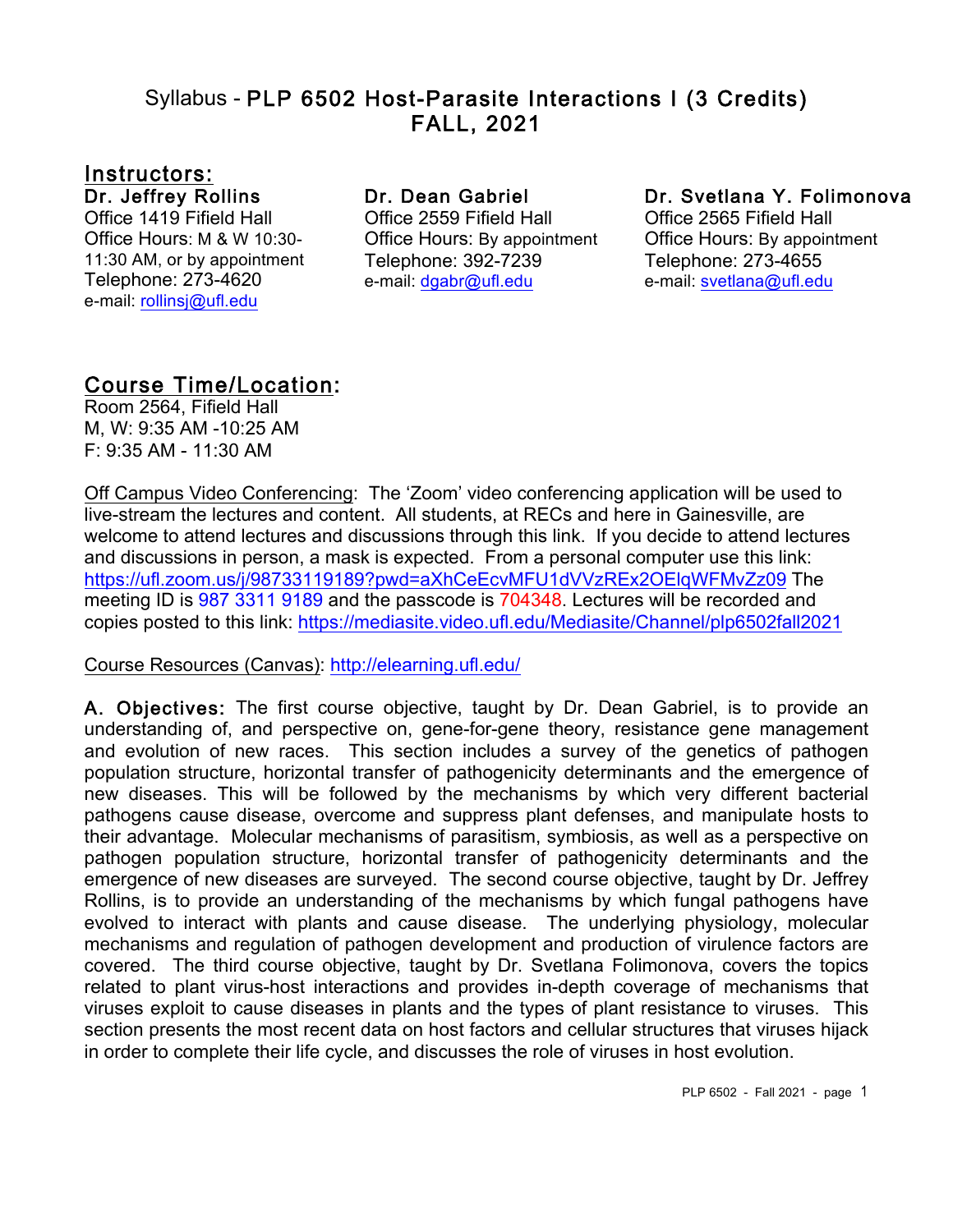The course is divided into three sections by instructor and pathogen-type (bacteria, fungi & viruses). In each section, current information and hypotheses using different host-parasite interaction perspectives as examples will be presented. Two lecture periods (Monday and Wednesday) will be followed by a discussion session (Friday). Discussions will focus on research articles in which the experimental approaches used to advance hypotheses and contribute to an overall understanding of host-parasite interactions will be critically evaluated.

B. Prerequisites: Introductory courses in Plant Pathology, Genetics and Biochemistry/Molecular Biology.

C. Lectures and Discussions of Research Papers: Lectures will be given on Monday and Wednesday 9:35 AM-10:25 AM. Research paper discussions will take place on Fridays 9:35 AM-11:20 AM. There will be no formal textbook for this course. Selected references, including review and research articles will be provided as required reading throughout the semester. Additional research articles will be provided for active class discussion. BE PREPARED TO DISCUSS EACH ASSIGNED PAPER.

D. Attendance: Students are responsible for satisfying all academic objectives as defined by the instructor. Discussion accounts for 25% of the final grade, as such, absences may negatively affect your grade. Absence from a Discussion Session with an acceptable reason may be made up through a written assignment at the discretion of the Instructor. Acceptable reasons for absence from class include illness, serious family emergencies, special curricular requirements (e.g., field trips, professional conferences), military obligation, severe weather conditions, religious holidays and participation in official university activities such as music performances, athletic competition or debate. Absences from class for court-imposed legal obligations (e.g., jury duty or subpoena) are also excused. Other reasons also may be approved by Dr. Gabriel, Dr. Rollins or Dr. Folimonova.

D. Exams: Three equally weighted exams will be given during the semester. Exams will be a combination of essay, short answer and problem solving. The essay questions involve interpretation of data or experimental design.

E. Grading: The course grade will be based on the three exams and the participation and preparation for the discussion sessions.

|                 |      | <b>Grading Scale</b> |       |   |
|-----------------|------|----------------------|-------|---|
| Exam 1:         | 25%  | 93-100%              |       | А |
| Exam 2:         | 25%  | 90-92%               | А-    |   |
| Exam 3:         | 25%  | 86-89 %              | B+    |   |
| Discussion: 25% |      | 83-85%               | B     |   |
|                 | 100% | 80-82 %              | $B -$ |   |
|                 |      | 76-79 %              | $C+$  |   |
|                 |      | 73-75%               | C     |   |
|                 |      | 70-72%               | င-    |   |

66-69 % D+ 63-65 D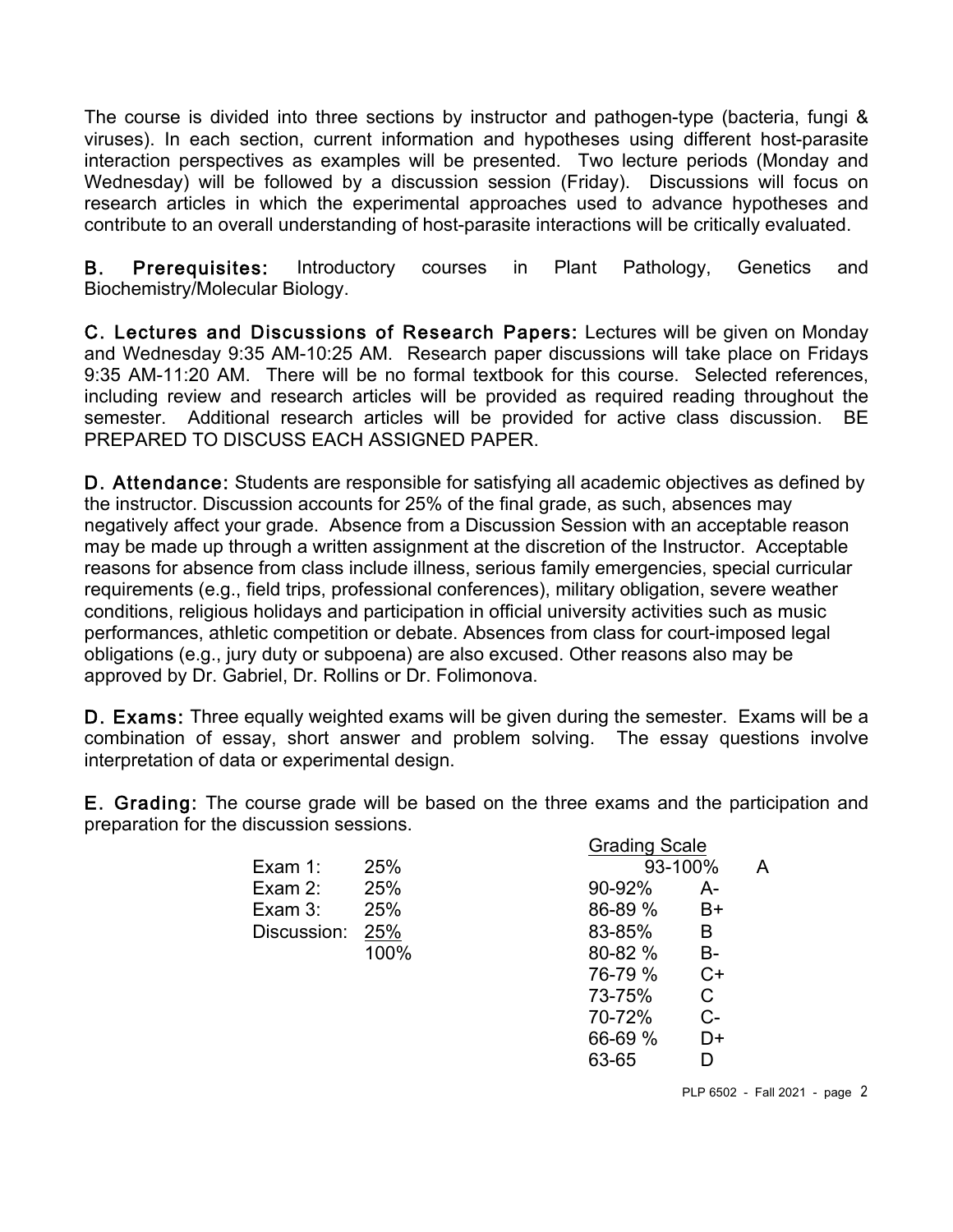60-62 D-Below 60 % E

ACCOMMODATIONS FOR STUDENTS WITH DISABILITIES: Students requesting classroom accommodation must first register with the Dean of Students Office (Students with Disabilities Office, Peabody 202 at 352-392-1261). The Dean of Students Office will provide documentation to the student who must then provide this documentation to the Instructor when requesting accommodation. Further information is available from the Disability Resource Center at http://www.dso.ufl.edu/OSD/.

ACADEMIC HONESTY: As a result of completing the registration form at the University of Florida, every student has signed the following statement: "I understand that the University of Florida expects its students to be honest in all their academic work. I agree to adhere to this commitment to academic honesty and understand that my failure to comply with this commitment may result in disciplinary action up to and including expulsion from the University." We agree to comply with the new Honor Code, which specifies that "We, the members of the University of Florida community, pledge to hold ourselves and our peers to the highest standards of honesty and integrity."

UF COUNSELING SERVICES: Resources are available on campus for students having personal problems or lacking clear career and academic goals, which interfere with their academic performance. These resources include:

- 1.University Counseling Center: 301 Peabody Hall, 392-1575, personal and career counseling.
- 2. Student Mental Health, Student Health Center: 392-1171, personal counseling;
- 3. Sexual Assault Recovery Services (SARS), Student Health Care Center 392-1161, sexual assault counseling.
- 4. Career Resource Center: Reitz Union, 392-1601, career development assistance and counseling.

SOFTWARE USE: All faculty, staff, and students of the University are required and expected to obey the laws and legal agreements governing software use. Failure to do so can lead to monetary damages and/or criminal penalties for the individual violator. Because such violations are also against University policies and rules, disciplinary action will be taken as appropriate.

UF POLICY ON E-MAIL: "Official University business email will be communicated to students using the University GatorLink email account. That is, official email will be sent

PLP 6502 - Fall 2021 - page 3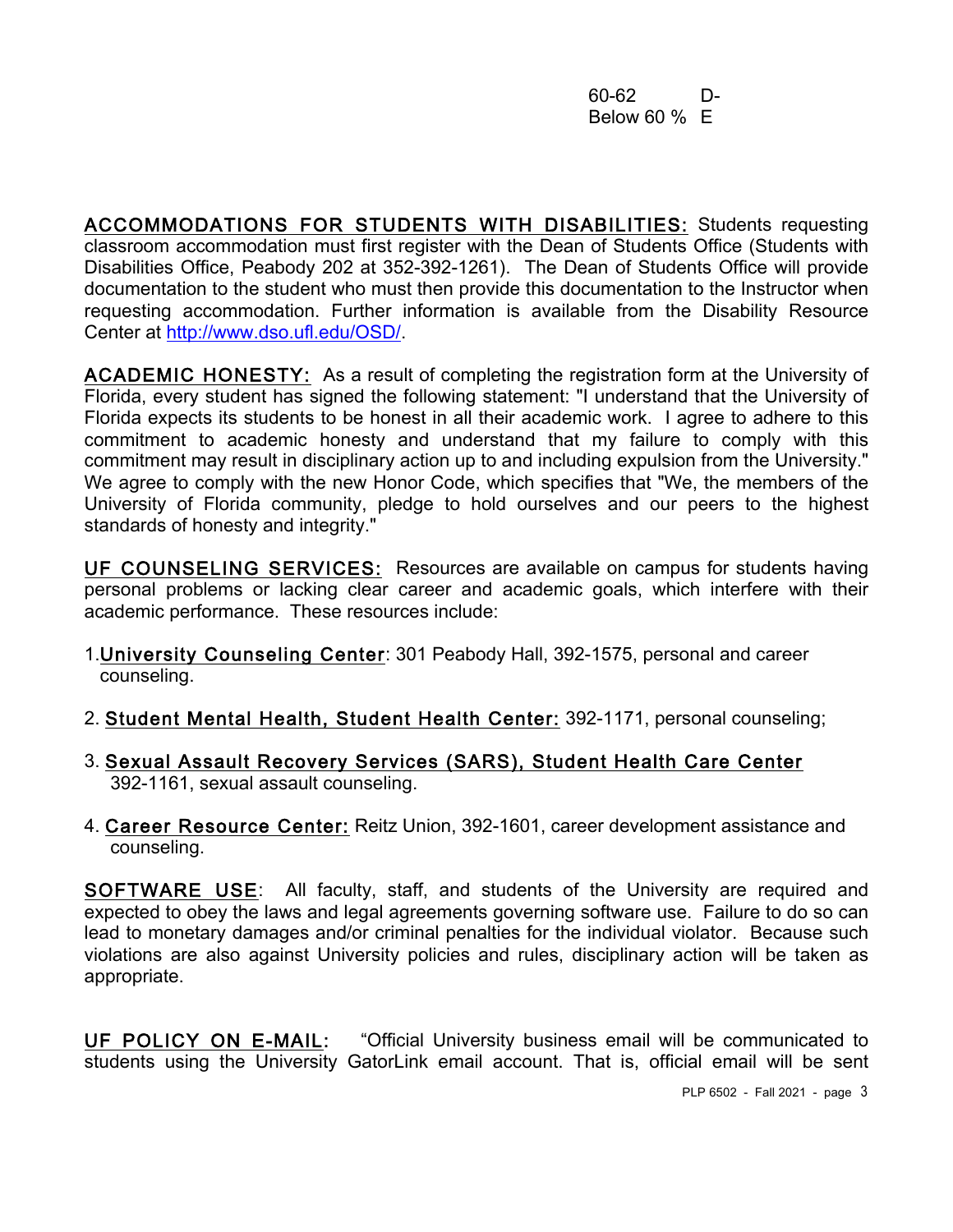exclusively to GatorLinkUserName@ufl.edu. The preferred email address recorded for all students will be the GatorLink address. This is the email address displayed in the online phonebook. Students may continue to use the forwarding mechanism to deliver their email to other mail services, if they wish. However, it is the student's responsibility to insure that the forwarding address is current so that they receive official communications from the University."

Online Course Evaluation Process: Student assessment of instruction is an important part of efforts to improve teaching and learning. Students are expected to provide professional and respectful feedback on the quality of instruction in this course by completing course evaluations online via GatorEvals. Guidance on how to give feedback in a professional and respectful manner is available at https://gatorevals.aa.ufl.edu/students/. Students will be notified when the evaluation period opens, and can complete evaluations through the email they receive from GatorEvals, in their Canvas course menu under GatorEvals, or via https://ufl.bluera.com/ufl/. Summaries of course evaluation results are available to students at https://gatorevals.aa.ufl.edu/public-results/.

Academic Honesty: As a student at the University of Florida, you have committed yourself to uphold the Honor Code, which includes the following pledge: "We, the members of the University of Florida community, pledge to hold ourselves and our peers to the highest standards of honesty and integrity." You are expected to exhibit behavior consistent with this commitment to the UF academic community, and on all work submitted for credit at the University of Florida, the following pledge is either required or implied: "On my honor, I have neither given nor received unauthorized aid in doing this assignment." It is assumed that you will complete all work independently in each course unless the instructor provides explicit permission for you to collaborate on course tasks (e.g. assignments, papers, quizzes, exams). Furthermore, as part of your obligation to uphold the Honor Code, you should report any condition that facilitates academic misconduct to appropriate personnel. It is your individual responsibility to know and comply with all university policies and procedures regarding academic integrity and the Student Honor Code. Violations of the Honor Code at the University of Florida will not be tolerated. Violations will be reported to the Dean of Students Office for consideration of disciplinary action. For more information regarding the Student Honor Code, please see: https://www.dso.ufl.edu/sccr/process/student-conduct-honor-code/

Software Use: All faculty, staff and students of the university are required and expected to obey the laws and legal agreements governing software use. Failure to do so can lead to monetary damages and/or criminal penalties for the individual violator. Because such violations are also against university policies and rules, disciplinary action will be taken as appropriate.

Services for Students with Disabilities: Students with disabilities who experience learning barriers and would like to request academic accommodations should connect with the disability Resource Center. Click here to get started with the Disability Resource Center. It is important for students to share their accommodation letter with their instructor and discuss their access needs, as early as possible in the semester.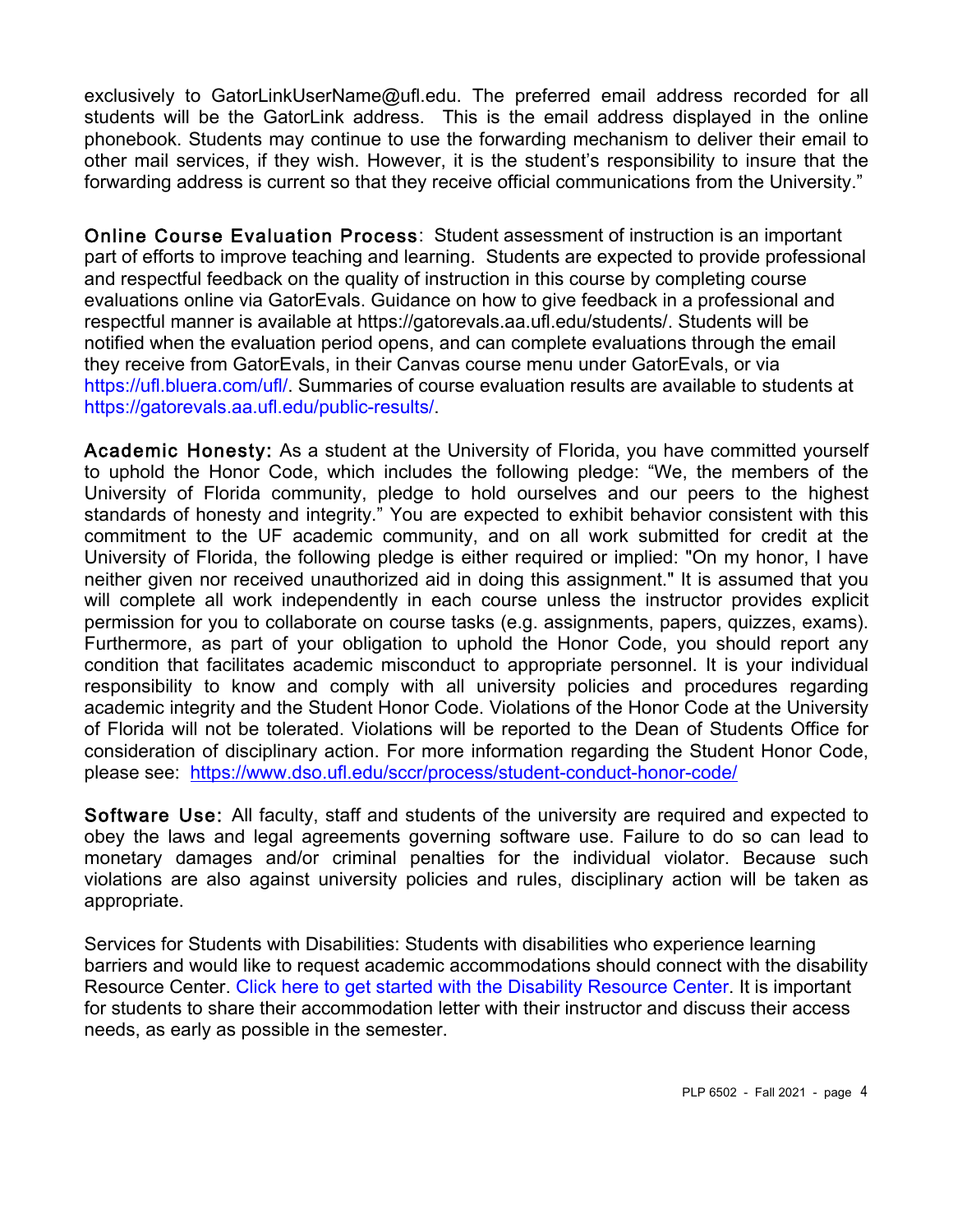Campus Helping Resources: Students experiencing crises or personal problems that interfere with their general well - being are encouraged to utilize the university's counseling resources. The Counseling & Wellness Center provides confidential counseling services at no cost for currently enrolled students. Resources are available on campus for students having personal problems or lacking clear career or academic goals, which interfere with their academic performance.

U Matter, We Care: If you or someone you know is in distress, please contact umatter@ufl.edu, 352-392-1575, or visit U Matter, We Care website to refer or report a concern and a team member will reach out to the student in distress.

University Counseling and Wellness Center, 3190 Radio Road, 352-392-1575, www.counseling.ufl.edu/cwc/ The center offers counseling services, groups and workshops, outreach and consultation, a self help library, training programs, and a community provider database.

E-learning technical support: Contact the UF Computing Help Desk at 352-392-4357 or via email at helpdesk@ufl.edu.

Career Resource Center, First Floor JWRU, 392-1601, www.crc.ufl.edu/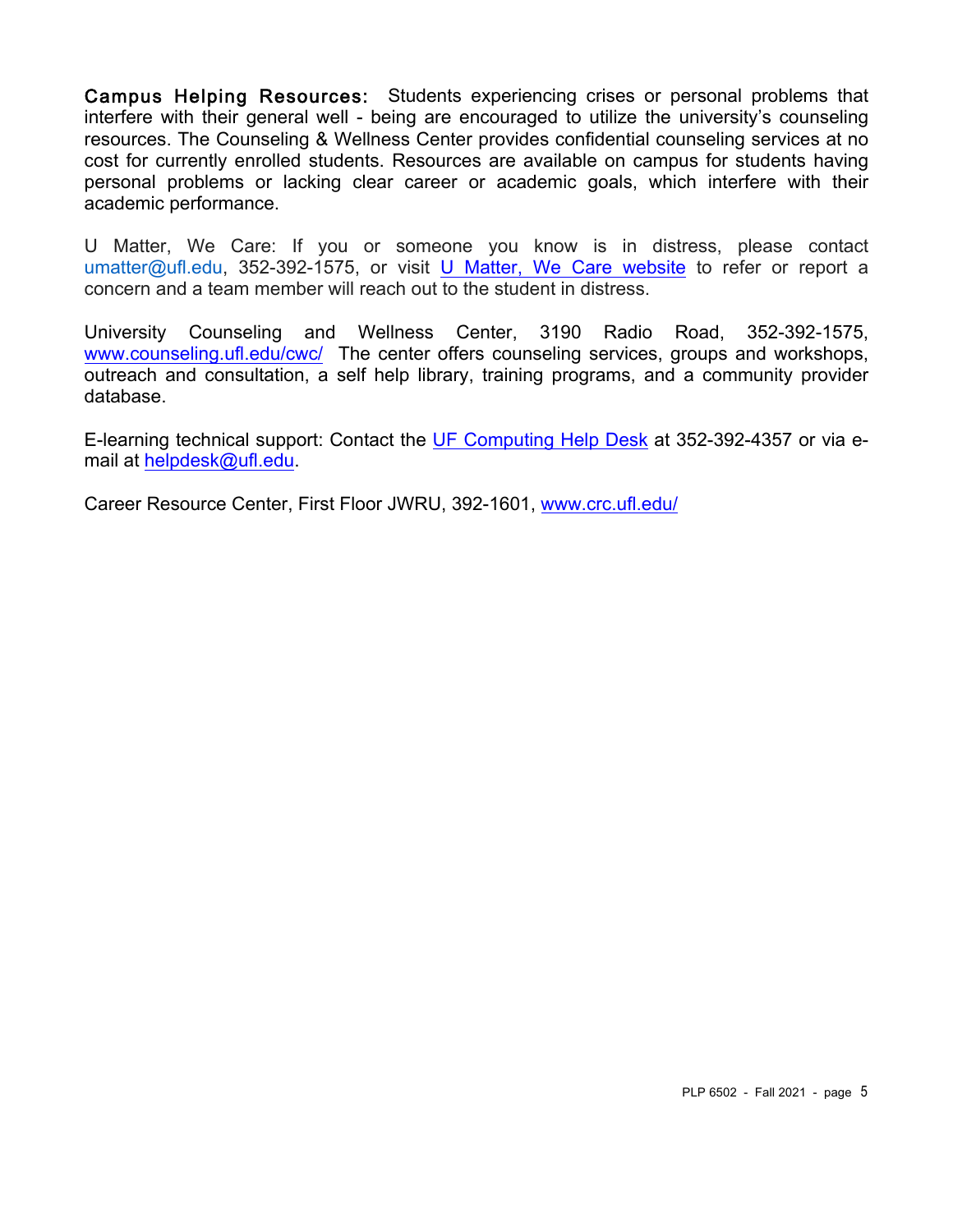### Schedule –  $PLP$  6502, Fall 2021

| Date       |            | Instructor      | <b>Topic</b>                                                                                                 |
|------------|------------|-----------------|--------------------------------------------------------------------------------------------------------------|
| Mon        | $23 - Aug$ | All; Gabriel    | Lecture 1: Course introduction; disease perspective and<br>genetics of resistance                            |
| Wed        | $25-Aug$   | Gabriel         | Lecture 2: Breeding perspective and Gene-for-Gene<br>interactions                                            |
| Fri        | $27 - Aug$ | Gabriel         | Lecture 3: Discussion topic: Resistance and avirulence<br>genetic analysis Discussion Papers to be Announced |
|            |            |                 |                                                                                                              |
| Mon        | $30 - Aug$ | Gabriel         | Lecture 4: Forces that change gene frequencies: migration,<br>equilibrium, drift                             |
| Wed        | 1-Sep      | <b>Rollins</b>  | Lecture 5: Biotrophy, Necrotrophy and Models of Resistance<br>and Susceptibility                             |
| Fri        | $3-Sep$    | <b>Rollins</b>  | <b>Discussion Paper to be Announced</b>                                                                      |
|            |            |                 |                                                                                                              |
| Mon        | 6-Sep      | <b>NO CLASS</b> | <b>LABOR DAY HOLIDAY</b>                                                                                     |
| Wed        | 8-Sep      | <b>Rollins</b>  | Lecture 6: Fungal Adaptations for Pathogenicity                                                              |
| <u>Fri</u> | $10-Sep$   | <b>Rollins</b>  | <b>Discussion Paper to be Announced</b>                                                                      |
|            |            |                 |                                                                                                              |
| Mon        | $13-Sep$   | <b>Rollins</b>  | Lecture 7: Prepenetration: Sensing and Development                                                           |
| Wed        | $15-Sep$   | <b>Rollins</b>  | Lecture 8: Penetration by Chemical and Mechanical Force                                                      |
| Fri        | $17-Sep$   | <b>Rollins</b>  | Lecture 9: Host Colonization; Discussion Paper to be<br><b>Announced</b>                                     |
|            |            |                 |                                                                                                              |
| Mon        | $20-Sep$   | <b>Rollins</b>  | Lecture 10: Host-Selective and Nonselective Toxins                                                           |
| Wed        | $22-Sep$   | <b>Rollins</b>  | Lecture 11: Effector, Elicitor, Avirulence, Toxin: What's in a<br>name?                                      |
| Fri        | 24-Sep     | <b>Rollins</b>  | <b>Discussion Paper to be Announced</b>                                                                      |
|            |            |                 |                                                                                                              |
| Mon        | $27-Sep$   | <b>Rollins</b>  | <b>Lecture 12: Biotroph Effectors</b>                                                                        |
| Wed        | $29-Sep$   | <b>Rollins</b>  | Lecture 13: Hemibiotroph Effectors                                                                           |
| Fri        | 1-Oct      | <b>Rollins</b>  | <b>Lecture 14: Oomycete Effectors &amp; Review</b>                                                           |
|            |            |                 |                                                                                                              |
| Mon        | 4-Oct      | <b>Rollins</b>  | <b>Exam 1 - Rollins</b>                                                                                      |
| Wed        | 6-Oct      | Gabriel         | Lecture 15: Plant pathogenic bacteria                                                                        |

PLP 6502 - Fall 2021 - page 6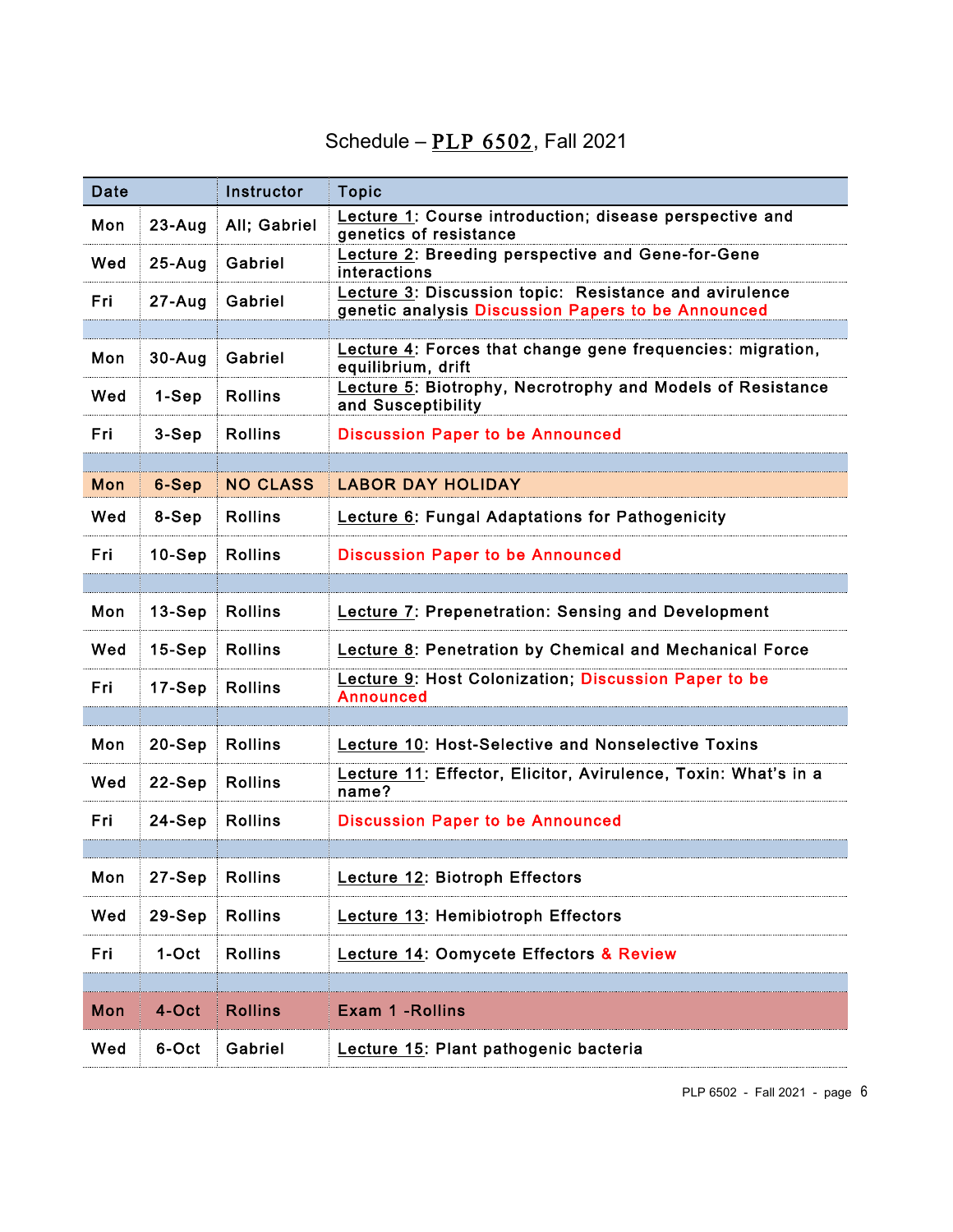| Date |               | Instructor      | <b>Topic</b>                                                                                                 |
|------|---------------|-----------------|--------------------------------------------------------------------------------------------------------------|
| Fri  | 8-Oct         | <b>NO CLASS</b> | <b>UF Homecoming</b>                                                                                         |
|      |               |                 |                                                                                                              |
| Mon  | $11-Oct$      | Gabriel         | Lecture 16: Phage, plasmids & horizontal gene transfer                                                       |
| Wed  | $13-Oct$      | Gabriel         | Lecture 17: Bacterial signaling, sensing and introduction to<br>secretion                                    |
| Fri  | $15-Oct$      | Gabriel         | <b>Discussion Paper to be Announced</b>                                                                      |
|      |               |                 |                                                                                                              |
| Mon  | $18-Oct$      | Gabriel         | Lecture 18: Type I and II secretion                                                                          |
| Wed  | $20$ -Oct     | Gabriel         | <b>Lecture 19: Type III secretion &amp; TALES</b>                                                            |
| Fri  | $22-Oct$      | Gabriel         | <b>Discussion Paper to be Announced</b>                                                                      |
|      |               |                 |                                                                                                              |
| Mon  | $25-Oct$      | Gabriel         | Lecture 20: Type IV, V, VI and VII secretion                                                                 |
| Wed  | $27 - Oct$    | Gabriel         | Lecture 21: MAMPS, PAMPs, basal defense & suppression                                                        |
| Fri  | $29-Oct$      | Gabriel         | <b>Discussion Paper &amp; Review</b>                                                                         |
|      |               |                 |                                                                                                              |
| Mon  | 1-Nov         | Gabriel         | Exam 2 - Gabriel                                                                                             |
| Wed  | $3-Nov$       | Folimonova      | Lecture 22: Viruses as important plant pathogens; Viral life<br>cycle; Outcomes of virus infections          |
| Fri  | 5-Nov         | Folimonova      | Lecture 23: Viruses and host immune responses; Types of<br>plant resistance against viruses; RNA silencing I |
|      |               |                 |                                                                                                              |
| Mon  | 8-Nov         | Folimonova      | Lecture 24: RNA silencing II (mechanism and classes of<br>small RNAs)                                        |
| Wed  | $10-Nov$      | Folimonova      | Lecture 25: Viral suppressors of RNA silencing                                                               |
| Fri  | 12-Nov        | Folimonova      | <b>Discussion Paper to be Announced</b>                                                                      |
|      |               |                 |                                                                                                              |
| Mon  | $15-Nov$      | Folimonova      | <b>Lecture 26: Dominant R genes-mediated host resistance</b><br>against viruses                              |
| Wed  | 17-Nov        | Folimonova      | Lecture 27: Recessive resistance against viruses;<br>Sustainability of plant resistance to viruses           |
| Fri  | <b>19-Nov</b> | Folimonova      | <b>Discussion Paper to be Announced</b>                                                                      |
|      |               |                 |                                                                                                              |
| Mon  | 22-Nov        | Folimonova      | <b>Lecture 28: Viral remodeling of cellular membranes</b>                                                    |
| Wed  | $24 - Nov$    | <b>NO CLASS</b> | <b>Thanksgiving Holiday</b>                                                                                  |